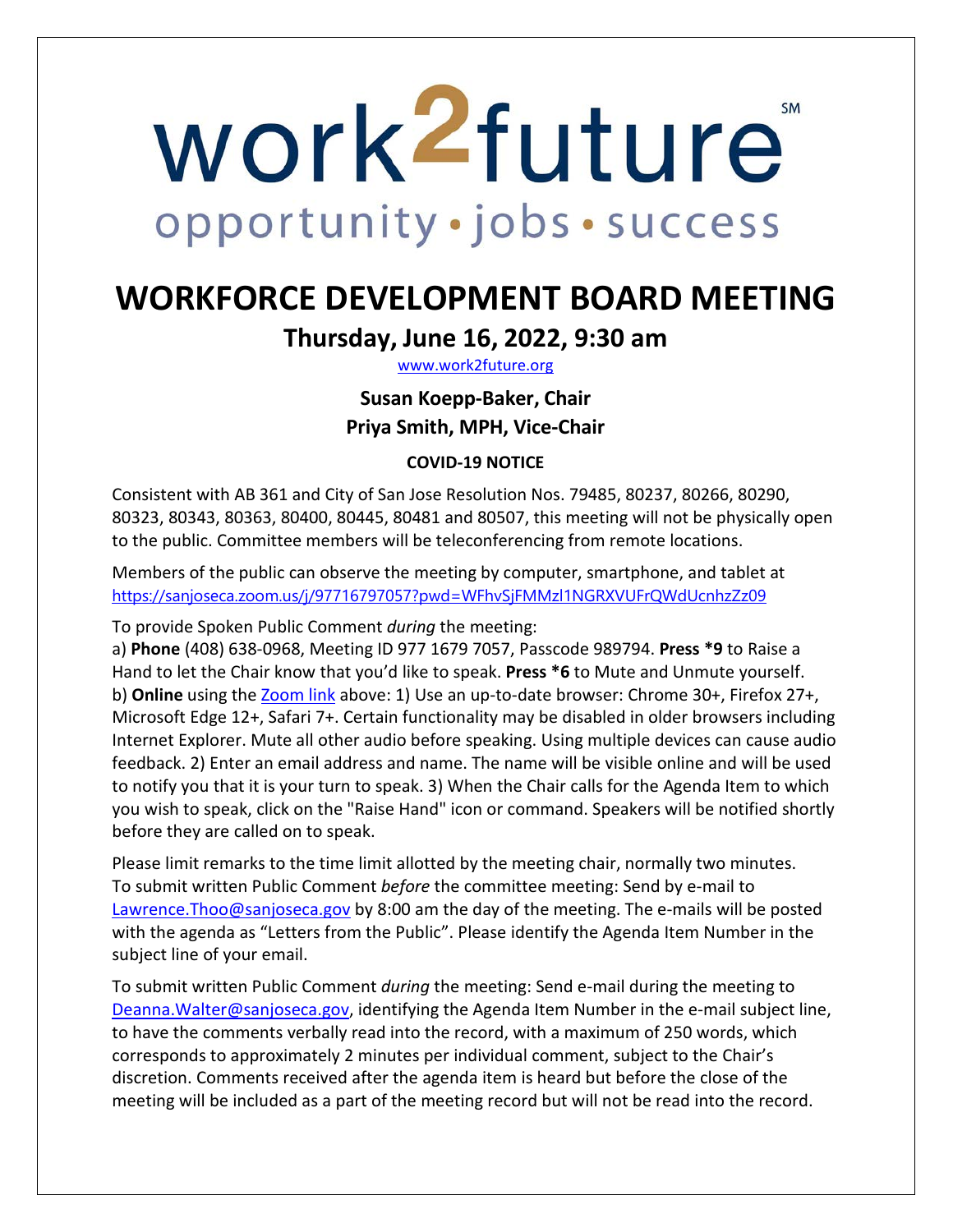

#### **WORKFORCE DEVELOPMENT BOARD MEMBERS**

March 2022

#### 1. **Louise Auerhahn** Director of Economic & Workforce Policy Working Partnerships USA

- 2. **Rajiv Batra** Associate General Counsel Fundbox
- 3. **Chad Bojorquez** Chief Program Officer Destination: Home
- 4. **George Chao,** *Business Services Committee Chair* Director of Strategic Partnerships Manex
- 5. **John (Jack) Estill** Partner Coactify
- 6. **Joseph A. Flynn** COO Sourcewise
- 7. **Leslie Gilroy** Operations Director Career Systems Development Corp.

# 8. **Juan Gutierrez** Organizer UA Local Union 393 Plumbers, Steamfitters,

9. **Susan L. Koepp-Baker,** *Board Chairperson* Principal Enviro-Tech Services

Pipefitters, & HVACR Service Technicians

#### 10. **Van T. Le**

Trustee and Clerk of the Board East Side Union High School District Agent State Farm Insurance

#### 11. **Maria Lucero**

Deputy Division Chief, Region I Northern Division, Workforce Services Branch Employment Development Department, State of California

#### 12. **Emily McGrath**

Director of Workforce Development, Education & Training NextFlex

#### 13. **Robert Moreno**

Training Director Santa Clara County Electrical Joint Apprentice Training Center, IBEW

#### 14. **Rafaela Perez**

Employment Services Director Social Services Agency, County of Santa Clara

#### 15. **Steve Preminger**

Director, Office of Strategic & Intergovernmental Affairs County of Santa Clara

16. **Priya Smith, MPH,** *Board Vice-Chairperson* Medical Group Administrator The Permanente Medical Group Kaiser Permanente San Jose

#### 17. **Alan Takahashi**

Vice President and General Manager Multifunction Microwave Solutions Cobham Advanced Electronic Solutions (CAES)

#### 18. **Todd Teixeira, MA**

Team Manager (SSM1), San Jose North Branch California Department of Rehabilitation

#### 19. **Kishan Vujjeni**

Co-chair South Bay Consortium for Adult Education Dean of College Transitions & Extension Programs San Jose Evergreen Community College District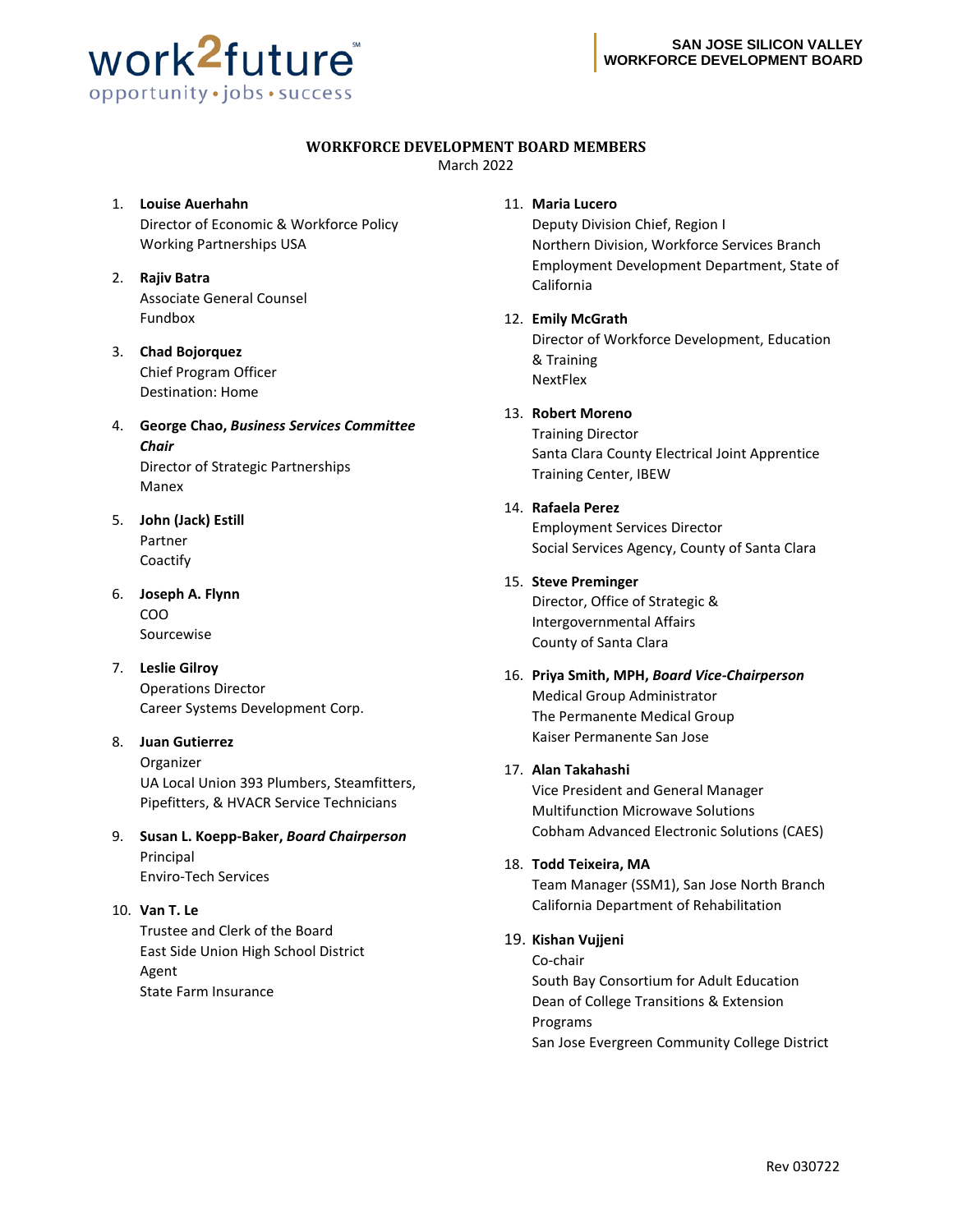

#### **WORKFORCE DEVELOPMENT BOARD**

**June 16, 2022 9:30 am**

## **MEETING AGENDA**

| I.   |    | <b>CALL TO ORDER &amp; ROLL CALL</b>                                                |                                                                                             |                      |
|------|----|-------------------------------------------------------------------------------------|---------------------------------------------------------------------------------------------|----------------------|
| II.  |    |                                                                                     | <b>CONSENT ITEMS {Action}</b>                                                               | 5 min                |
|      |    |                                                                                     | Approve the acceptance of:                                                                  | 9:40 am end          |
|      |    |                                                                                     | A. Financial Status Report as of April 30, 2022                                             |                      |
|      | В. |                                                                                     | San Jose Works Report as of March 31, 2022                                                  |                      |
|      |    |                                                                                     | C. Minutes of the March 17, 2022, meeting                                                   |                      |
| III. |    |                                                                                     | <b>OPEN FORUM</b>                                                                           |                      |
|      |    |                                                                                     | Members of the public may address the committee on matters not on the agenda                | 5 min<br>9:45 am end |
| IV.  |    |                                                                                     | <b>BUSINESS ITEMS</b>                                                                       |                      |
|      |    |                                                                                     | A. Director's Report {Information}                                                          | 5 min                |
|      |    |                                                                                     | Monique Melchor, Director                                                                   | 9:50 am end          |
|      |    |                                                                                     | Reports on various matters of interest                                                      |                      |
|      |    | B. WIOA Performance Report for Q3 of PY 2021 {Information}<br>10 min                |                                                                                             |                      |
|      |    | Monique Melchor, Director; Adrineh Terantonians, Regional Director, Equus Workforce |                                                                                             | 10:00 am end         |
|      |    |                                                                                     | Solutions; Sead Eminovic, IRC San Jose Director, International Rescue Committee             |                      |
|      |    |                                                                                     | Report on Workforce Innovation and Opportunity Act (WIOA) program performance for the third |                      |
|      |    |                                                                                     | quarter of Program Year 2021-22 (PY 2021)                                                   |                      |
|      |    |                                                                                     | C. FY 2022-23 WIOA Budget {Action}                                                          | 20 min               |
|      |    |                                                                                     | Allain Mallari, Finance Manager                                                             | 10:20 am end         |
|      |    |                                                                                     | Approve staff's proposed WIOA Budget for Fiscal Year (FY) 2022-23, including:               |                      |
|      |    |                                                                                     | 1. WIOA Program Operating Budget of \$9,589,194                                             |                      |
|      |    |                                                                                     | 2. WIOA Administrative Budget in the amount of \$815733                                     |                      |
|      |    | 3.                                                                                  | Proposed WIOA estimated Rapid Response Funding of \$505,829                                 |                      |
|      |    |                                                                                     | 4. Authorization for staff to transfer funds without additional Board approval              |                      |
|      |    |                                                                                     | a) Between budget line items, not including the Unallocated Reserve, as long as there is no |                      |
|      |    |                                                                                     | change to the overall amount of the WIOA program operating budget                           |                      |
|      |    |                                                                                     | b) Between the Adult and the Dislocated Worker Programs, as needed to accommodate           |                      |
|      |    |                                                                                     | changes in the numbers of clients served by the two programs, as long as the total of the   |                      |
|      |    |                                                                                     | combined budgets is not changed                                                             |                      |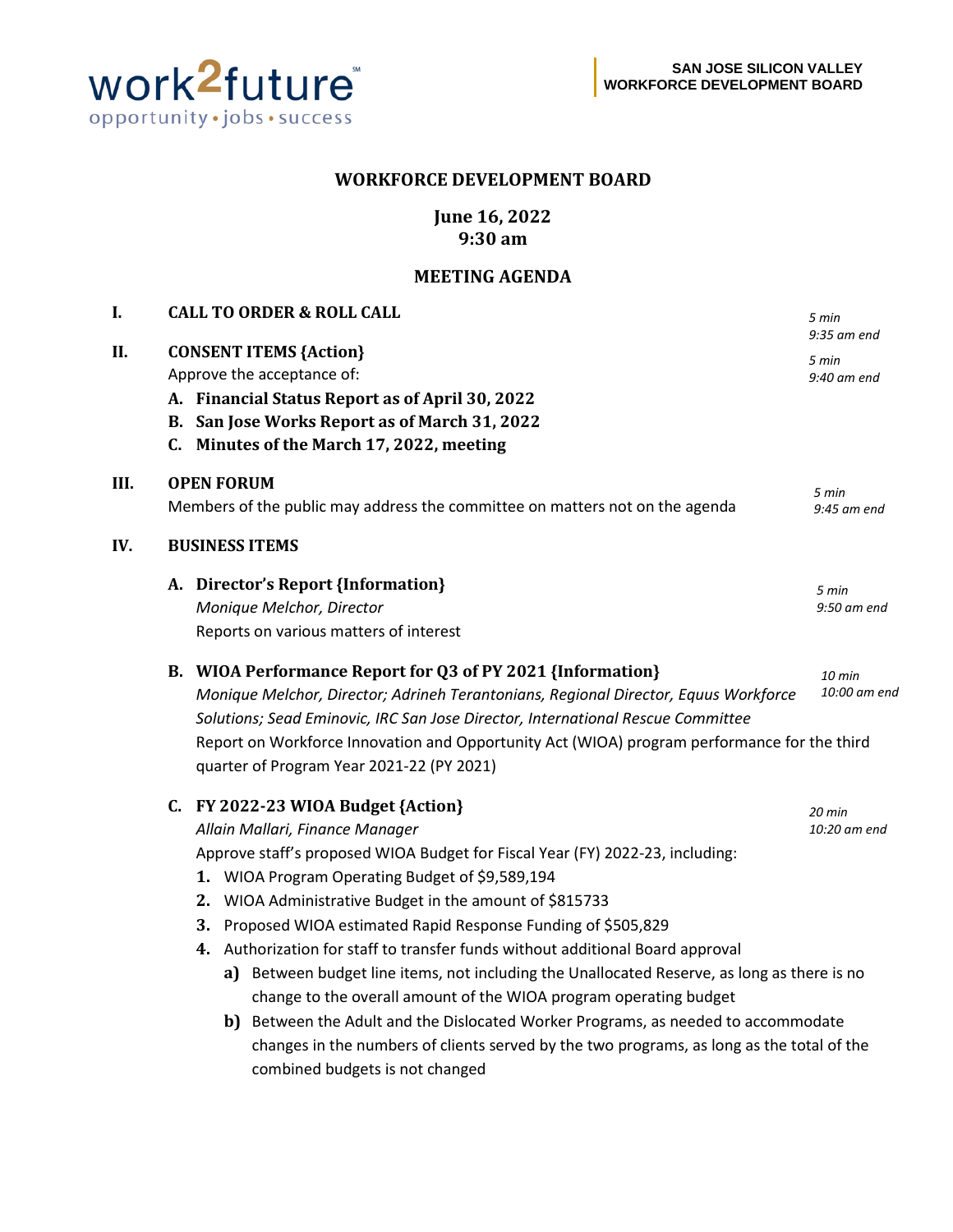

| <b>EUDOI</b> PRINCE HILOI HREFOII <b>[IIIIOI HREFOII</b> ]                              | ווווז כב       |  |  |  |
|-----------------------------------------------------------------------------------------|----------------|--|--|--|
| Lawrence Thoo, Strategic Engagement Manager                                             | $11:05$ am end |  |  |  |
| Presentation on the Santa Clara County/San Jose-Sunnyvale-Santa Clara MSA labor market. |                |  |  |  |

#### **V. OTHER**

Announcements, suggested agenda items for a future meeting, other housekeeping

- **A.** Update on resumption of in-person Board meetings
- **B.** Other

#### **VI. ADJOURNMENT**

Please note: *Times to the right of agenda items are* estimates only *of the duration of each item and its approximate ending time. Actual times may vary, and items may be taken out of order at the discretion of the chair.*

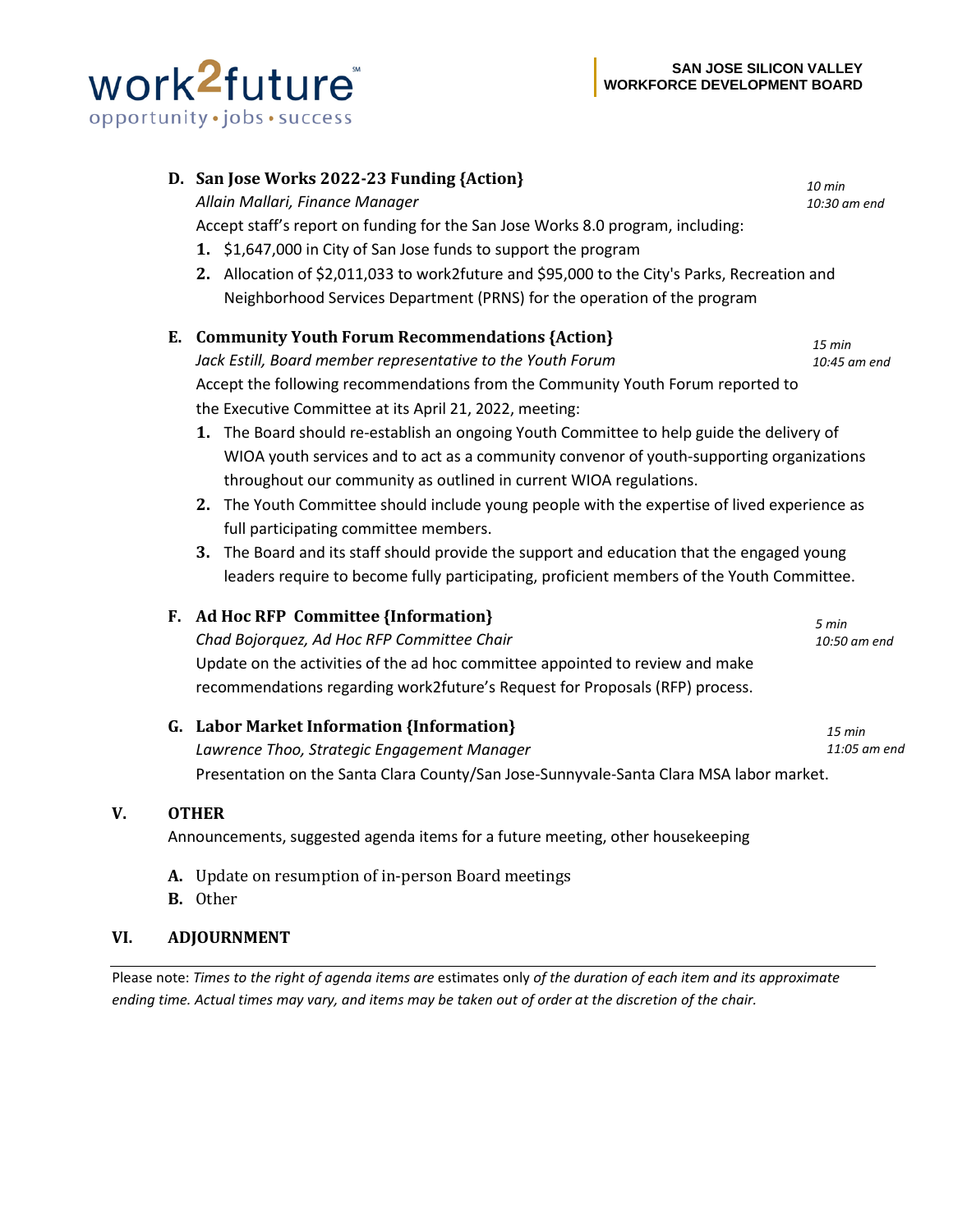## **CITY OF SAN JOSE CODE OF CONDUCT FOR PUBLIC MEETINGS**

The Code of Conduct is intended to promote open meetings that welcome debate of public policy issues being discussed by the City Council, its Committees, and City Boards and Commissions in an atmosphere of fairness, courtesy, and respect for differing points of view.

#### **Novel Coronavirus (COVID-19) Precautions**

Consistent with the California Governor's Executive Order No. N-29-20, Resolution No. 79450 from the City of San José and the Santa Clara County Health Officer's March 16, 2020 Shelter in Place Order, the meeting will not be physically open to the public. Instead, the meeting will be conducted via on-line videoconference open to the public. The Code of Conduct will apply to the extent possible in a videoconference setting.

- 1. Public Meeting Decorum:
	- a. Persons in the audience will refrain from behavior which will disrupt the public meeting. This will include making loud noises, clapping, shouting, booing, hissing or engaging in any other activity in a manner that disturbs, disrupts or impedes the orderly conduct of the meeting.
	- b. Persons in the audience will refrain from creating, provoking or participating in any type of disturbance involving unwelcome physical contact.
	- c. Persons in the audience will refrain from using cellular phones and/or pagers while the meeting is in session.
	- d. Appropriate attire, including shoes and shirts are always required in the meeting room.
	- e. Persons in the audience will not place their feet on the seats in front of them.
	- f. No food, drink (other than bottled water with a cap) or chewing gum will be allowed in the meeting room, except as otherwise pre-approved by City staff.
	- g. All persons entering the meeting room, including their bags, purses, briefcases and similar belongings, may be subject to search for weapons and other dangerous materials.
- 2. Signs, Objects or Symbolic Material:
	- a. Objects and symbolic materials, such as signs or banners, will be allowed in the meeting room, with the following restrictions:
		- i. No objects will be larger than 2 feet by 3 feet.
		- ii. No sticks, posts, poles or other such items will be attached to the signs or other symbolic materials.
		- iii. The items cannot create a building maintenance problem or a fire or safety hazard.
	- b. Persons with objects and symbolic materials such as signs must remain seated when displaying them and must not raise the items above shoulder level, obstruct the view or passage of other attendees, or otherwise disturb the business of the meeting.
	- c. Objects that are deemed a threat to persons at the meeting or the facility infrastructure are not allowed. City staff is authorized to remove items and/or individuals from the meeting room if a threat exists or is perceived to exist. Prohibited items include, but are not limited to: firearms (including replicas and antiques), toy guns, explosive material, and ammunition; knives and other edged weapons; illegal drugs and drug paraphernalia; laser pointers, scissors, razors, scalpels, box cutting